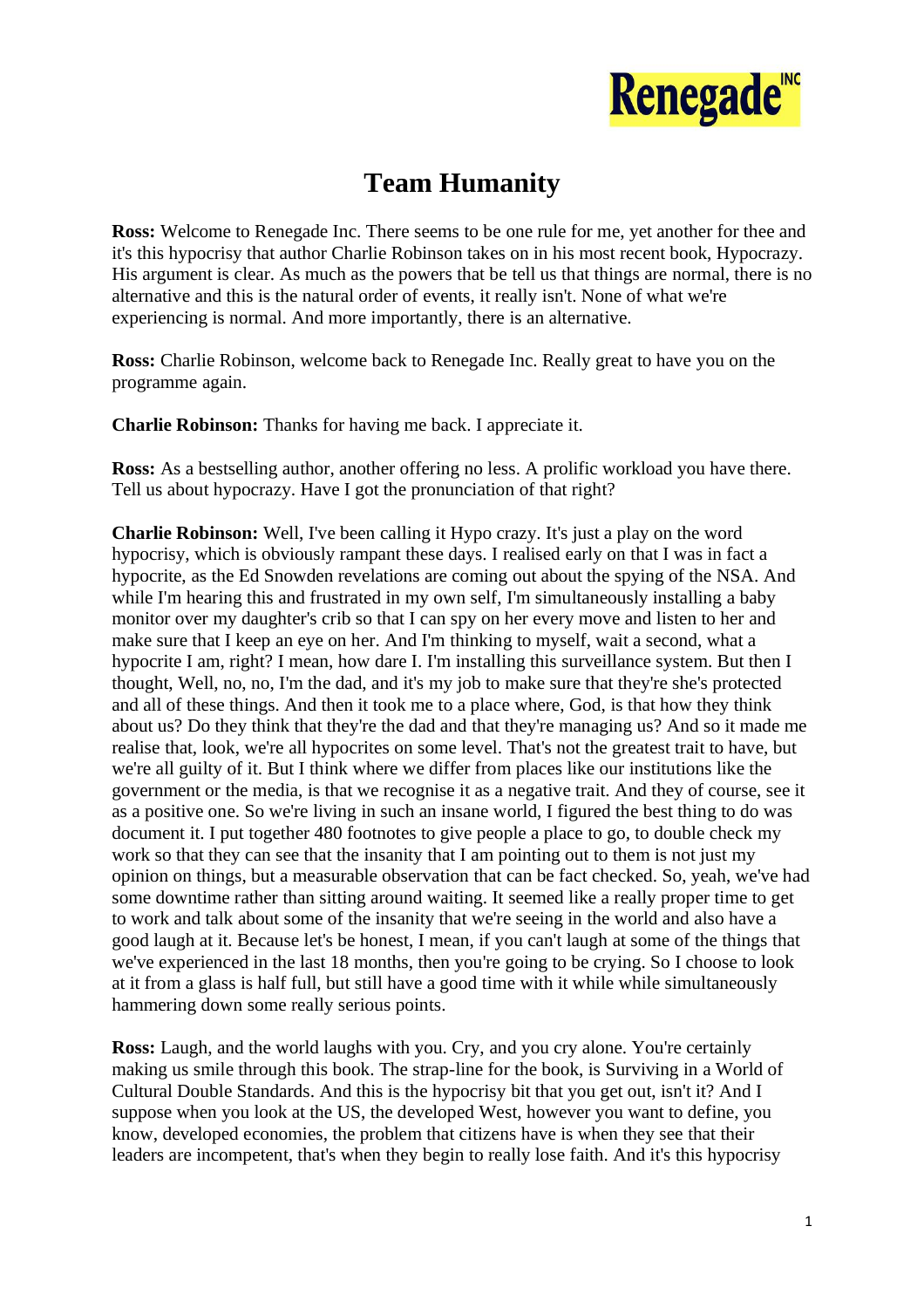

right at the middle of that incompetence that really grinds with people, grates with people, isn't it?

**Charlie Robinson:** I think we're willing to tolerate a certain level of incompetence. But when that incompetence becomes intentional, when they say one thing and do another, that's when we start to take this in a different path. I mean, it's frustrating. And of course, we understand that these people are human beings and they're going to make mistakes. But it seems like the mistakes always benefit a certain type of person, certain class of person. It always kind of goes in their way and they say, Oh, well, mistakes were made. You know, Donald Rumsfeld would always come out and say, mistakes were made. No, you made the mistakes. It wasn't just the universe creating these mistakes, there because of you. We want to move forward. We don't want to live in the past. Oh, meaning, I don't want you to look into the things that I've done in the past. So there's a lot of this. And I think that the media has done a great job of covering up for these people for a long, long time. But it's becoming harder and harder to cover for their their arrogance, their outright lies and criminality. And we're seeing that. And once you see it, it's really hard to unsee it.

**Ross:** You open the book by saying, 'There's nothing worse than being a hypocrite. And to be fair, we're all guilty of it from time to time. Saying one thing was doing something else is never a winning strategy or a good look as people always notice these things. Let's put some of our differences aside and come together to recognise that the predator class is trying to manipulate humanity. And they're doing a fantastic job, but they've made some absurd mistakes along the way'. As if you need to, just define the predator class for us.

**Charlie Robinson:** Well, you know, we call it the one percent, but it doesn't necessarily have to do with people that are wealthy. It is the segment of society that wants to tell everybody else how to behave. It's the psychopaths that rise to the top. You see, when you offer people power and money and. Influence and whatever it is that are their heart's desire, you're going to attract the wrong type of people. And in Washington, D.C. - and though it's not limited to D.C. - you're going to find that the Halls of Justice and Congress are filled with the types of people that are attracted to things like power and influence and money and control and liking to tell other people what to do and how to manage their lives. So you wind up, by default, with the worst types of people. You don't get people like you and me that come in and say, Hey, listen, let's just let everybody use their own best judgement, and let's try to keep, you know, some flexible rules that keep things moving along. No, these people come in, they have a very specific way that they see us. They see us as serfs. And if it were up to them, we would go back to the kings and serfs where they run the castle and we're out on the fields working for them day in and day out. And we just thank our lucky stars that they're there to provide us for food. And I think that in America in general, we're just not willing to participate in that and we're not interested in that. So there's a breakdown happening in society where a lot of people are starting to recognise this. They're starting to say, hang on a second, we voted for you. If you're a political person, we voted for you to represent us. I don't feel like you're representing us at all. In fact, not only do I not feel like that, but I can look and see where you've received your campaign finance money and it's from all the wrong people in all the wrong organisations. So how can you say that you're going to represent us when you're taking money from Lockheed Martin or Monsanto or these institutions? So that's the predator class. They have a different view of us. It's not the way we would do things if we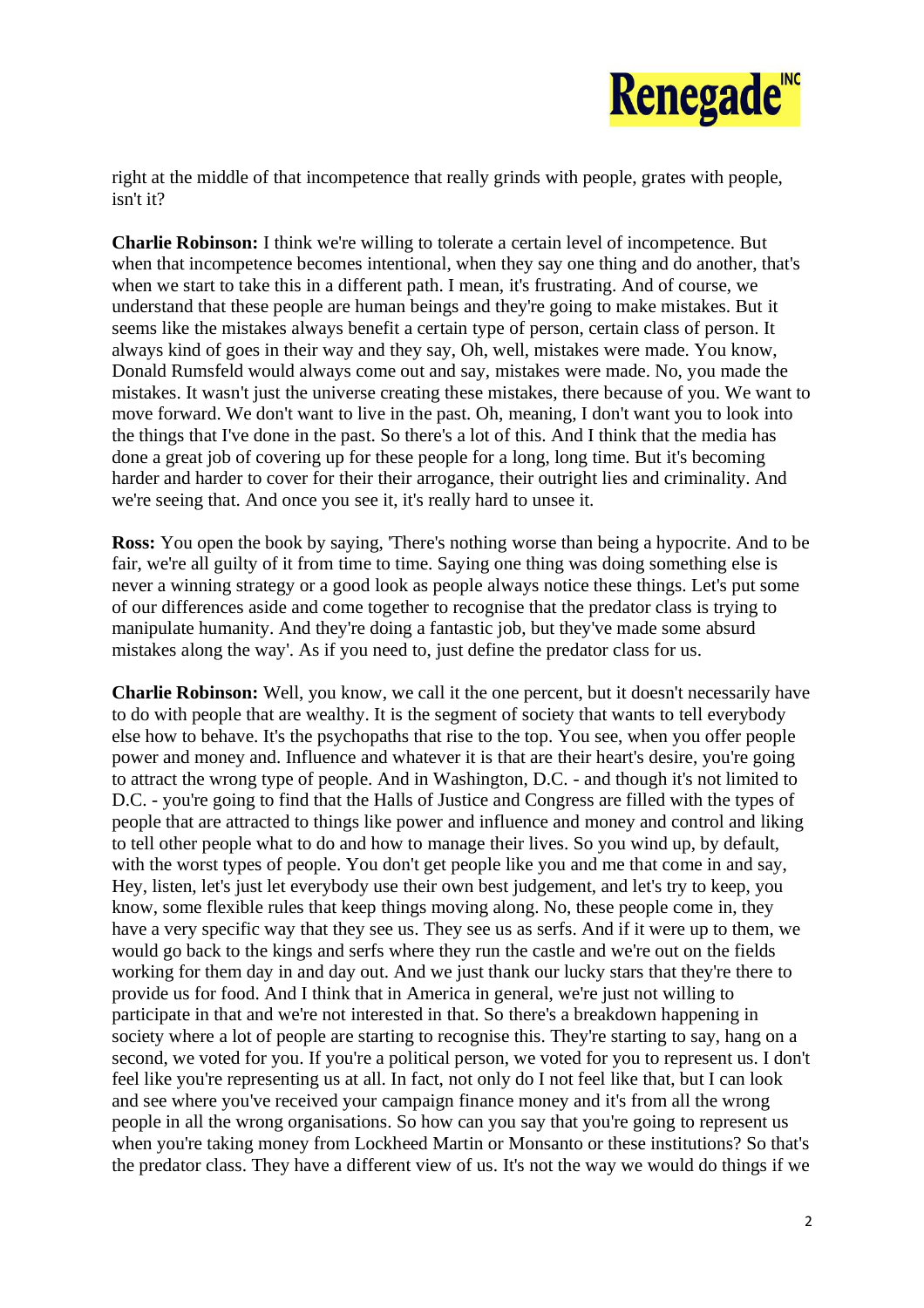

were in charge, but unfortunately, you know, we're here documenting it and not actually the ones that are setting policy.

**Ross:** One of the handmaidens to all of this, some organisations that facilitate it are the corporate or mainstream media, you take particular aim at them in the book and you also take particular aim at what you call anti social media, the Facebooks, the Twitters of this world. What's happened now with both of those entities? Is there a sort of melding process that's going on where these so-called social media companies are becoming more and more like the corporate media?

**Charlie Robinson:** Well, yeah. And I have a huge distrust of the corporate press. And you and I even talked about that when I was in London a couple of years ago about the role of corporate press and how they behave. They have been watching their viewership numbers drop massively here in the United States over the years, and rightly so. They're not to be trusted, nobody should be watching them. But what we've seen is a blending of, like you said, social media starting to take on trusted and authoritarian sources of information, meaning CNN and Fox News and the BBC and these things and putting them up to the top. A place like YouTube will will rank them higher because they're authoritative sources, whatever that means. And they'll put them in the queue that comes up first for you. So that now you've gone to an online video platform to get away from the corporate media, and that's finding you there. And the reason why that's happening is because they're losing the battle on their television set, so they're forced to go into online space in order to try and find those viewers. But if you're an organisation like CNN, CNN is so pathetic, it's so distrusted, it's so unwatched here in the United States that they had signed a multi-year deal with airports throughout the country to make it so that CNN was played on the television sets that you would watch while you were waiting for your plane. And they counted everybody that came through that terminal as a CNN viewer because they needed the viewers so badly. Now that relationship has recently ended, but it just goes to show how pathetic an organisation like CNN is. And Americans, though slow on the uptake, are starting to figure this out and it's being reflected in their ratings. And of course, like if you're Brian Stelter at CNN, your nightly news show is describing what's going on at Fox News. So there's no creativity even happening there, too. So it's a bit of a joke. The mainstream media are pathological liars and sociopaths of the highest order. Their ratings reflect that, and they have nobody to blame but themselves.

**Ross:** Isn't it amazingly hubristic for them to turn to their rating agencies and say, Actually, we're not going to do business with you anymore because they now know they can't go to their advertisers and hand on heart say, actually, these are the figures. If you're starting to use airport punters as your audience, it's desperate stuff, isn't it? Just at a point where you don't think the airport experience can get any worse, you suddenly got this mob telling you how to think.

**Charlie Robinson:** I mean, I feel like the next step is for them to get a comatose hospital patients that can't get up out of their hospital beds. I mean, you're there looking for a captive audience everywhere they can get it. They're counting people that are currently overdosing on fentanyl as viewers. You know what I mean? But that is, of course, what you get when you do this for year after year, decade after decade. You gaslight your viewers. You tell them,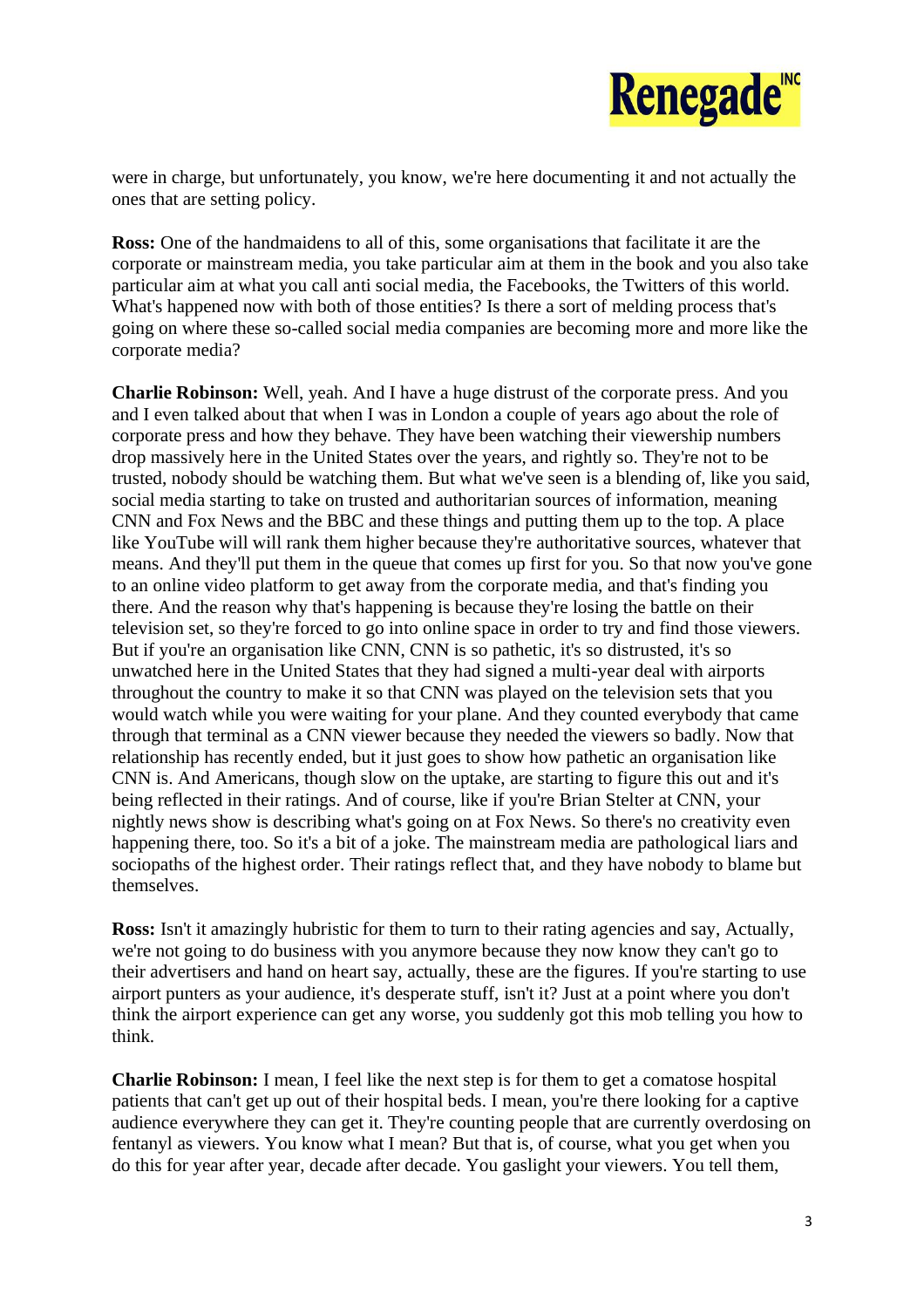

don't believe your eyes, don't believe what you see. Come to us for information. When you're Chris Cuomo on CNN and you say, don't get into the WikiLeaks documents, if you do, that is illegal. We're the only ones allowed to do it. We'll get into it and we'll disseminate that information for you. They think that they're the priest class, but what they figured is that nobody is interested in listening to their sermons anymore.

**Ross:** The point is that when Gutenberg made his printing press and then bypassed the priest class back in the Reformation, there was an opportunity for the average worshipper to have a direct relationship with God. The difficulty now when social media rose, is that social media has also been co-opted. So you can't have that. There isn't that free and easy relationship with the truth. Gets difficult this, doesn't it, especially when the mainstream media have been so remiss and their trust capital is totally spent?

**Charlie Robinson:** So you go to social media hoping that it will be a collective of your friends and family members, and that together you will get to the bottom of this information. Maybe you'll find a different source or a better source, and maybe you will. And social media has been fantastic for a lot of this, but we can't act too surprised when these social media platforms turn into some of the best data collection apparatuses we've ever seen because from their inception, that's how they were devised to be. With your Google taking money from Stanford Research Institute or you're getting this from VCs on Sandhill Road, what you're going to find is that that money comes with strings attached, and when you invite the intelligence agencies to have a seat at your board, they're going to tell you how to behave and what to do. So social media is no longer - I think, for a lot of people that are familiar with it it's no longer just some free range place where you can exchange ideas. These ideas are being carefully crafted and managed by fact checkers - and I use that term extremely loosely - and other people in the think tanks like the Council on Foreign Relations and German Marshall Fund and even Atlantic Council. They're shaping policy for the social media platform. So you might want to get on there and have a good conversation about what you see happening around you. But they've set up the algorithms in a way so that your voice doesn't reach people anymore. And that is not accidental. That's by design.

**Ross:** Charlie Robinson, welcome back to Renegade Inc.

**Charlie Robinson:** Great to be back.

**Ross:** Let me just pick up this point now about social media and manipulation of the cognitive map, how to get people, the herd, and manipulate them, nudge them, know less, into situations that are beneficial for the government, state, not so much for the people. It's called managing democracy now. I don't know if you've heard those two words, but that's exactly what they are doing, apparently. When it comes to Facebook and social media, you take particular aim in your book at Facebook, and you look at a lot of the people who are working there and you also make the jump between them and Obama and the Democrats. Why do you make that link?

**Charlie Robinson:** Well, first let me state that I'm not on the red team or the blue team here. I don't participate in those two sides. So I try to be as objective as I can. And the objective state of Facebook is that it is - much like that revolving door between Lower Manhattan and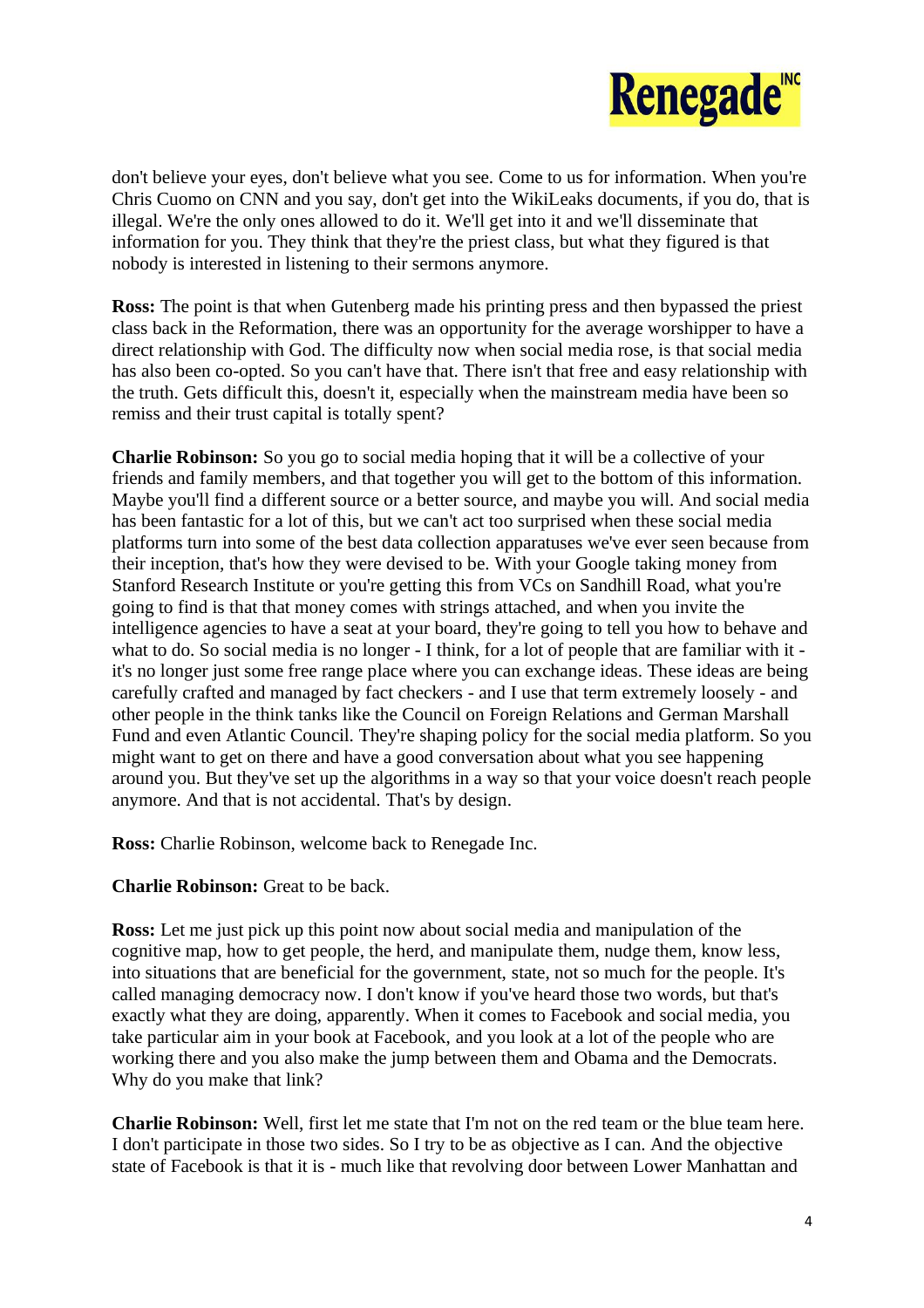

Washington, D.C., where Wall Street and the lobbyists get together in D.C. to make policy there's a revolving door between the Obama White House and Facebook. I put a chart in the book with a list of people that had been in the Obama White House and now their positions inside of Facebook now. And I had always thought that when people said, you know, the media is liberal, the liberal media, I just thought that was people on the right complaining that they weren't hearing their perspective in the media. But it turns out that they're actually true. It's very heavily left-leaning and it's not limited to the corporate media, either. Social media is that way as well. And that comes from these big think tanks that are told what to say and how to frame things. And you get down into, you know, real problems with who is backing these companies? Who are they taking their marching orders from. You have these think tanks as well, but who financed them, who brought them into existence? So I do have a problem with Facebook because, though amazing in its ability to connect the world, we've never faulted them for making us the product. We understand the service is free. We become the product. We know they're mining us for our information and that's fine to an extent. I think we're comfortable with that relationship to an extent, but they've taken it a bit too far. They're now trying to manipulate our thoughts by removing certain information that we might be interested in and promoting and elevating other information to create this echo chamber for us, if you want to, where it seems like everybody shares the same view. And if anybody gets outside of that established view, they must be insane. So they can actually shape reality by manipulating the thoughts and impulses of human beings. It's really fascinating. They obviously have ties to artificial intelligence. They brought that in. So it's not just an accident that these things are happening. These are made to happen. And it's it's really the most impressive form of mind control ever because we sign up for it. We populate their information fields with all of our personal effects, and then we act surprised when they know how to make us crazy.

**Ross:** How do you begin to start pushing back against this? How does the average citizen who realises what you're saying is true but also wants a social life and wants to be part of society, isn't a prepper, isn't one of the tinfoil hat brigade, you know, all that stuff? What's the measure for the average human being to say, I know this is going on, this is how I'm going to protect myself?

**Charlie Robinson:** Yeah. well, the first step, like anything, is recognising that you have a problem. I think a lot of people don't know that they have this abusive relationship with some of the more important institutions in their life. The media: They're in a horrible relationship with them where they're constantly being lied to. The government: If you describe the relationship that you have with your government, if you went to a therapist and spoke about it, like the way you have a relationship with your spouse, they would say, Well, listen, you're in an abusive relationship and you need to get out of this. They're treating you poorly. If you can start to get people to wake up to the fact that some of the institutions that they've always thought of as being on their side, looking out for them, if you can get them to recognise that they have much different ulterior motives. They're not looking out for you. They need you to do things for them but they don't care about you to the extent that you would hope that they do. So it's a sort of a wake up call, I think, for a lot of people. And given what we've gone through over the last almost two years now, if people aren't recognising that they've got a big problem with the relationship that they have with the pharmaceutical industry, the media, social media and the government, well then maybe it's too late for them. Because if people are convinced, or have convinced themselves, that if we just vote harder, all of this will go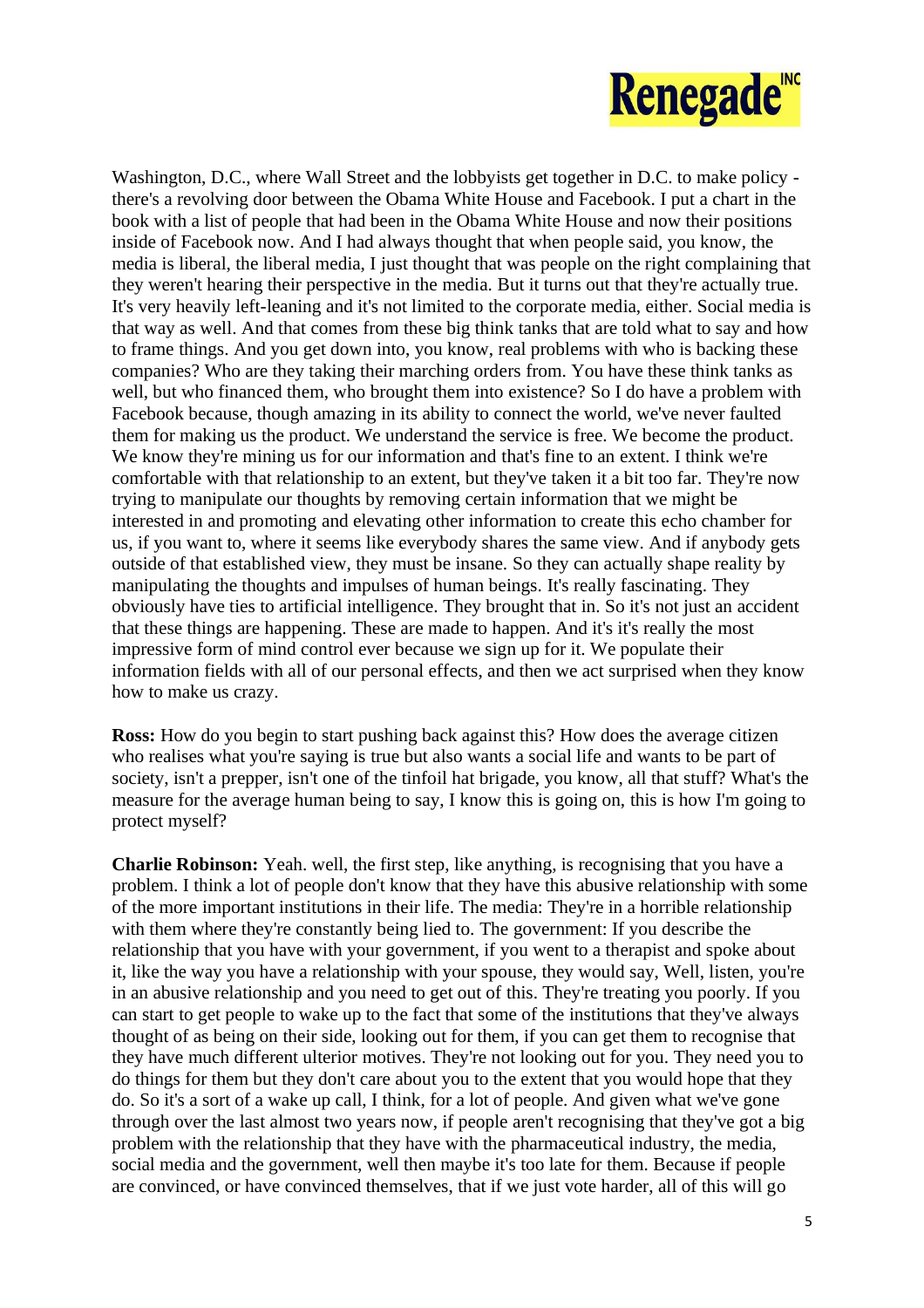

back to normal, then they're going to be in for a rude awakening when they come to realise that the only way anything changes is if we demand that it changes. And the government is not in the business of giving us back our rights until we demand it.

**Ross:** You open the solutions section of the book with this quote from Howard Zinn: 'Civil disobedience is not our problem. Our problem is civil obedience. Our problem is that people all over the world have obeyed the dictates of leaders, and millions have been killed because of this obedience. Our problem is that people are obedient all over the world in the face of poverty and starvation and stupidity in war and cruelty. Our problem is that people are obedient while the jails are full of petty thieves and the grand thieves are running the country. That is our problem'.

**Charlie Robinson:** I had the opportunity to meet with Julian Assange's father and brother this summer. They wanted to talk about somebody that knows a thing or two about being disobedient. It's the only way out of this. The governments will push and push and push until they can't push any longer. It's frustrating that we're put in a situation where we have to do this. Now, some forms of disobedience are relatively innocuous, and they don't require much conviction on the part of the person participating, and yet others do. And when you release Collateral Murder video and know that that's going to submarine support for the war, you realise that you've put the crosshairs on you, as Julian Assange did. And it's important for people to take whatever sort of motivation they can find and use that to get things going. Because where we stand right now, is that none of this is going to change. The problems that you're experiencing in your life, the creeping authoritarianism, it's not going to change because you just want it to go away. These people have a plan for us, and the best way for us to combat that is to recognise that we have an option - do not comply with unjust orders. So we need to remember that there's always the option to not participate, you know, e - none of the above. You can always circle that. But you know, because if we leave it up to them, if we leave it up to the media and their partners in the government, they they do things like frame wars. Should we invade Iran tomorrow, next week or two weeks from now? And you know, you have to kind of remember, Hey, there's another option here, and that is we're not doing any of this. We're not participating in this war with you or we're not participating in COVID passports or we're not going to do the things that you want us to do just because you want us to do them. We have to remember that we have the numbers. And if we decide that things end, they end.

**Ross:** Reagan and Thatcher both came with their idea of economics and sitting in the side car was a line that was used regularly, which was TINA, there is no alternative. What you're saying is that there is an alternative. The way you're urging people - if I've read this correctly - to think about what that alternative could be, is to re-engage with their intuition. Is that about right?

**Charlie Robinson:** It is. And it's incredibly important for the state or the controllers to detach you from that - to get you to a position where you don't trust yourself. You don't trust your instincts. You don't trust your heart. If they can get you thinking no on all that stuff is woo woo. That doesn't matter. Listen to us. I mean, you have Jacinda Ardern in New Zealand saying the only source of information that you should get should come from us. Anything else is not to be trusted. We are the only source of authoritative information. They do that